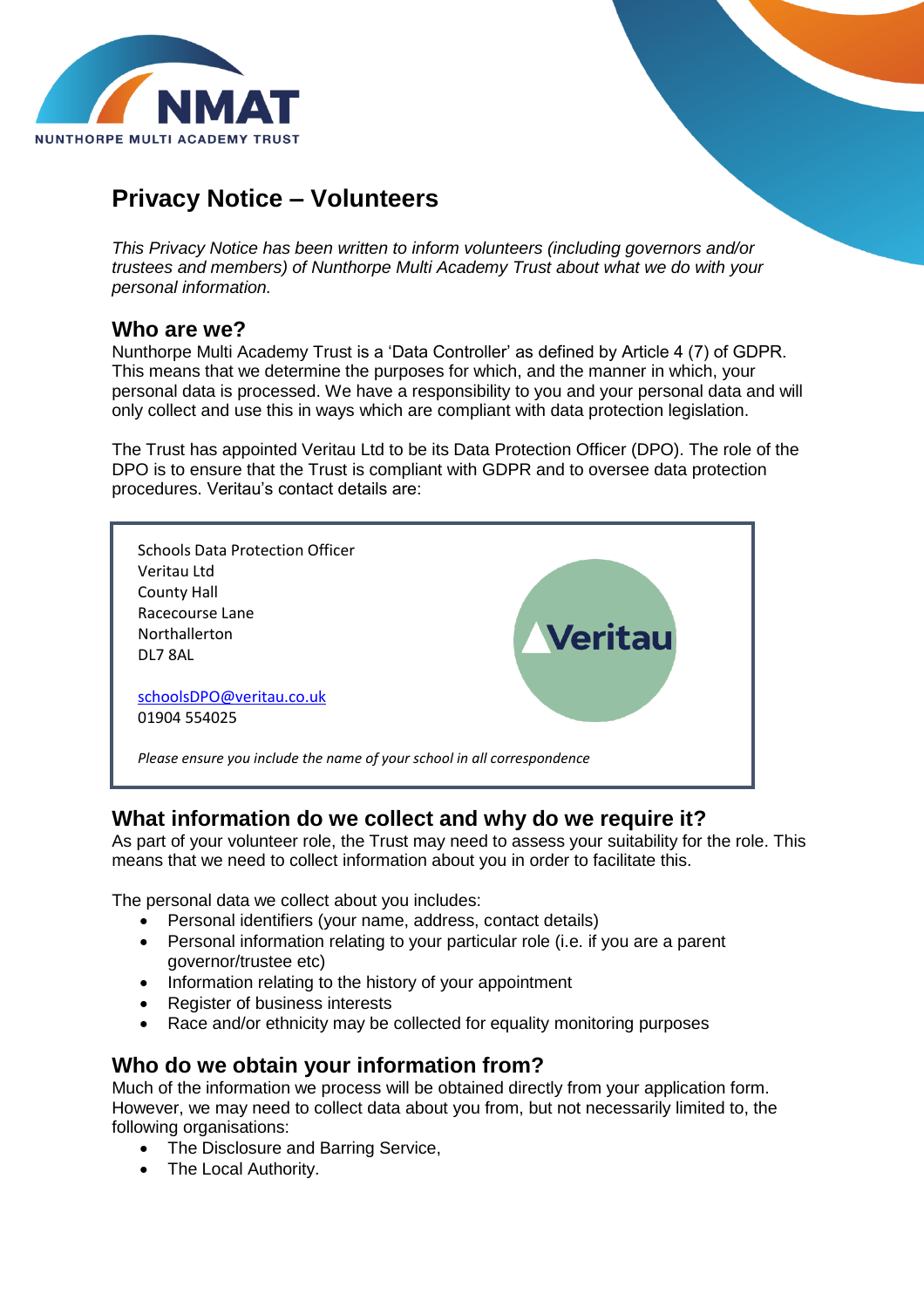## **Who do we share your personal data with?**

Your information will only be made available to those who need it to do their job in relation to your role as a volunteer. This includes the relevant administrative staff.

We will share your information with the following:

- Disclosure and barring service to conduct criminal record checks, if applicable
- Department for Education
- Local Authority

## **How long do we keep your personal data for?**

The Trust will keep your data in line with our Information Policy. Most of the information we process about you will be determined by statutory obligations. Any personal information which we are not required by law to retain will only be kept for as long as is necessary to fulfil our organisational needs.

### **Do you transfer my data outside of the UK?**

Generally, the information that the Trust holds is all held within the UK. However, some information may be held on computer servers which are held outside of the UK. We will take all reasonable steps to ensure your data is not processed in a country that is not seen as 'safe' by the UK government. If we do need to send your data out of the European Economic Area it will ensure it has extra protection from loss or unauthorised access.

## **What is our lawful basis for processing your personal data?**

The Trust processes your personal data and special category data based on its legal responsibilities to:

- Safeguard pupils it has responsibility for,
- Maintain adequate health and safety standards,
- Monitor equality and diversity at our school.

The Trust relies on Article 6(1)(c) and Article 9(2)(b) of the UK GDPR to process your personal and special category data.

## **What rights do you have over your data?**

Under the UK GDPR data subjects have the following rights in relation to the processing of their personal data:

- to be informed about how we process your personal data. This notice fulfils this obligation
- to request access to your personal data that we hold, and be provided with a copy of it
- to request that your personal data is amended if inaccurate or incomplete
- to request that your personal data is erased where there is no compelling reason for its continued processing
- to request that the processing of your personal data is restricted
- to object to your personal data being processed.

You can exercise any of these rights by contacting: Governance Professional and Compliance Lead, Steven Dawson, [sdawsonhr@nunthorpe.co.uk](mailto:sdawsonhr@nunthorpe.co.uk)

If you have any concerns about the way we have handled your personal data or would like any further information, then please contact our DPO on the address provided above.